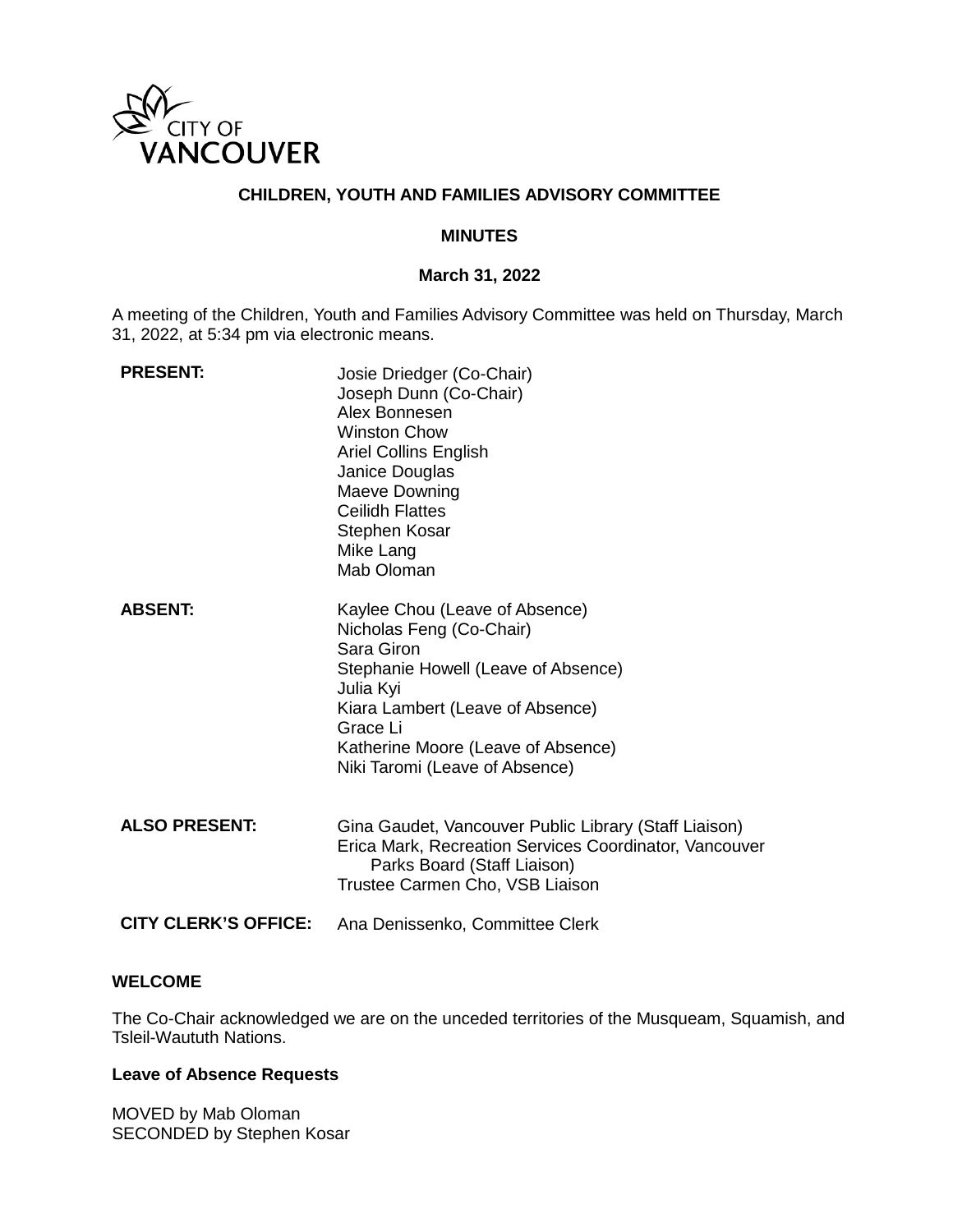THAT the Children, Youth and Families Advisory Committee approve leaves of absence for Kaylee Chou, Stephanie Howell, Kiara Lambert, Katherine Moore, and Niki Taromi.

## CARRIED UNANIMOUSLY

#### **Approval of Minutes**

MOVED by Stephen Kosar SECONDED by Janice Douglas

> THAT the Children, Youth and Families Advisory Committee approve the Minutes from the meeting of Thursday, January 27, 2022, as circulated.

CARRIED UNANIMOUSLY

\* \* \* \* \*

### *VARY AGENDA*

*The Committee agreed to vary the agenda to hear the VSB Liaison updates first.* 

*For convenience, the minutes are recorded in chronological order.*

\* \* \* \* \*

#### **3. Liaison Updates**

Trustee Cho provided updates on the following and subsequently responded to questions and comments:

- VSB budget is planned to be passed in May;
- Sports and other activities are resuming as children and youth are coming back from Spring Break;
- Graduation and other activities are returning to pre-pandemic state;
- VSB is piloting a move from a linear model to a semester model .

### **1. Commemoration Framework Presentation**

Staff:

Eric Fredericksen, Head of Public Art, Cultural Services Jessica Carson, Planning Analyst, Park Board

Staff introduced the Commemoration Framework, including rationale of the framework, vision and main priorities, and timeline, and subsequently responded to questions and comments.

### **2. Marpole Community Center Presentation**

Staff:

Sandra Korpan, Project Manager, Facilities Development Natalka Lubiw, Associate Director, Facilities Development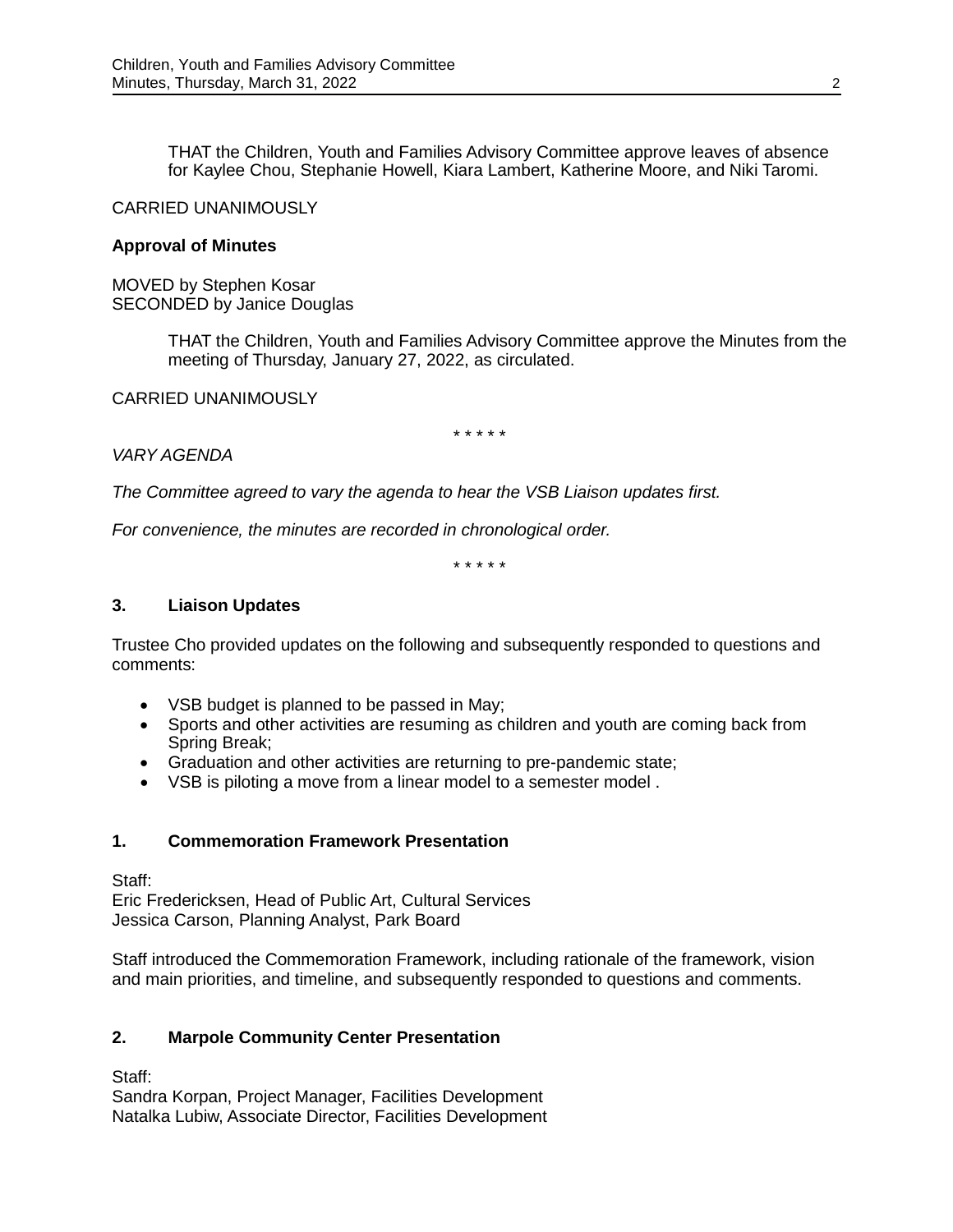Derek Newby, Architect, Diamond Schmitt, presented the design of the new community center, floor and landscape plans, rationale for section locations, and reforesting plan. Staff subsequently responded to questions and comments.

# **3. Liaison Updates**

Erica Mark provided updates on the following upcoming events:

- [Night Hoops](https://www.nighthoops.ca/)  free basketball programs for youth (ages 13–16);
- [BC Youth Week](https://www.bcyouthweek.com/) will take place May 1–7, 2022.

Stina Hanson provided updates on the following:

- Report for Vancouver Plan Phase 3 is available;
- Encouraged Committee members to attend a joint Advisory Committee meeting regarding the Vancouver Plan, April 11, 5:30-7:30 pm.

Gina Gaudet provided updates on the following, and responded to questions and comments:

- VPL is relaunching in-person programming starting April 4, 2022;
- VPL is partnering with Science World for a virtual tour of the T-Rex exhibition;
- [Speak-Up Youth Forum f](https://vpl.bibliocommons.com/events/62203a9442683b290008e615)ocusing on mental health will take place on April 9, 2022.

# **4. Motion to Send a Follow-Up Letter to Mayor and Council**

#### MOVED by Alex Bonnesen SECONDED by Janice Douglas

THAT the Children, Youth and Families Advisory Committee send a letter to Mayor and Council regarding housing livability for families, drafted by the Housing Subcommittee, as amended.

CARRIED UNANIMOUSLY

## **5. Work Plan Discussion and Approval**

Postponed to a future meeting.

## **6. New Business**

None.

# **ADJOURNMENT**

MOVED by Janice Douglas SECONDED by Mab Oloman

THAT this meeting be adjourned.